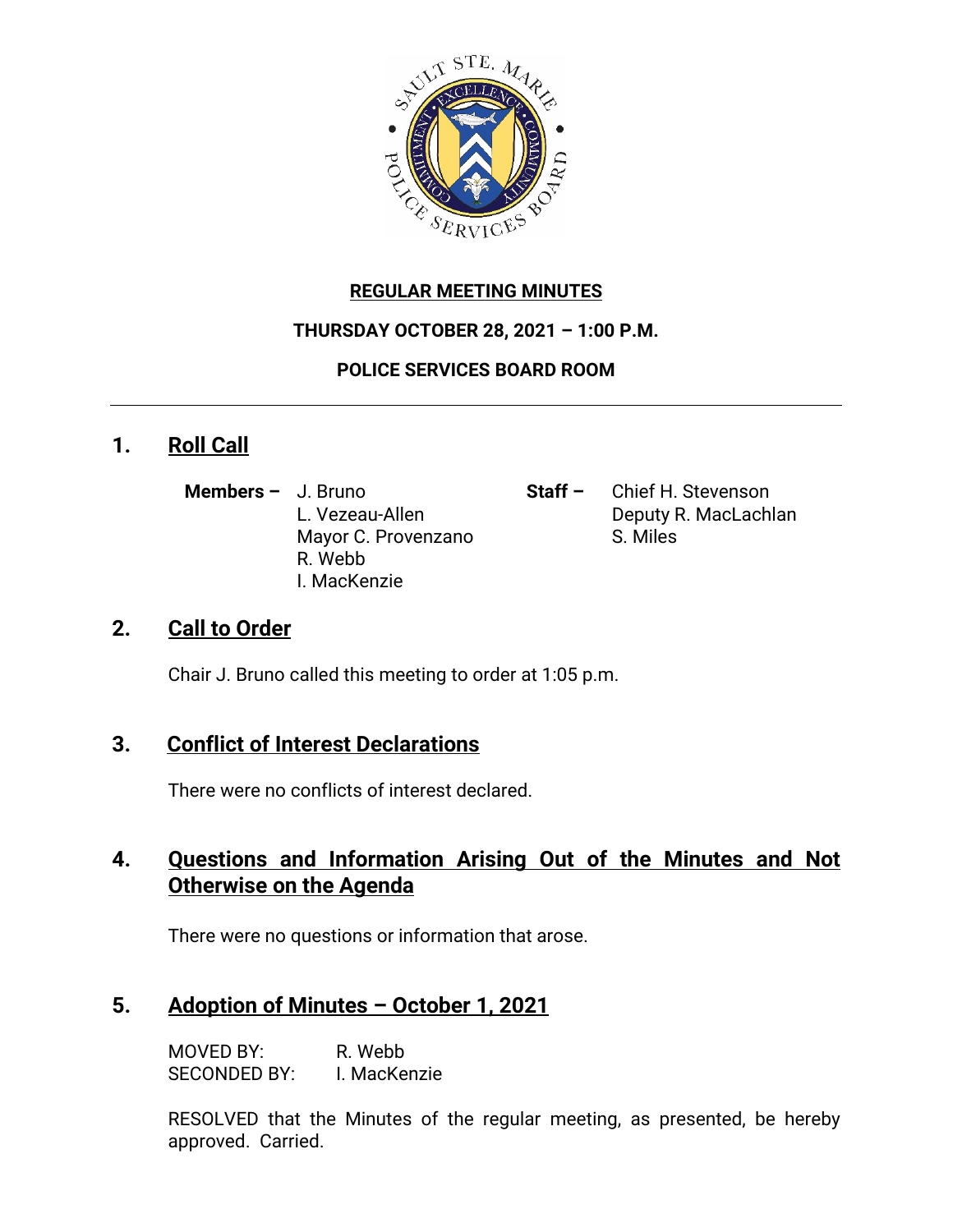#### **6. Motion to Accept Agenda – October 28, 2021**

MOVED BY: L. Vezeau-Allen SECONDED BY: R. Webb

RESOLVED that the agenda of the regular meeting, as presented, be hereby approved. Carried.

#### **7. Communications & Reports –** *Information Only*

The Chief reported that there are limited reports due to the cyberattack. The data is still not available and will not be for the foreseeable future.

- a) Public Complaints Against Police
- b) Travel Log

John asked how the training comes about and the Chief noted there are two main place the Services will go to for training. The Ontario Police College puts out a calendar every year and we have a number of seats offered to us. The same process takes place with Canadian Police College. There are some specialist type areas we have to send people to and some courses are offered at other police services who host them to save on travel. The Service will pay the tuition up front to the college and this as pretty well stayed consistent over the years.

#### **8. New Business**

Lisa advised that a many months ago they started the process of getting the youth service providers together and there is a zoom meeting scheduled for Friday November 19 from 9:30 a.m. -11:00 a.m. The new Social Equity Coordinator will be attending, along with the new Ontario Trillium Foundation representative and youth service providers, including people form the justice system. It will be a zoom invite and will be shared with the Chief.

## **9. Next Meeting Date**

November 25, 2021